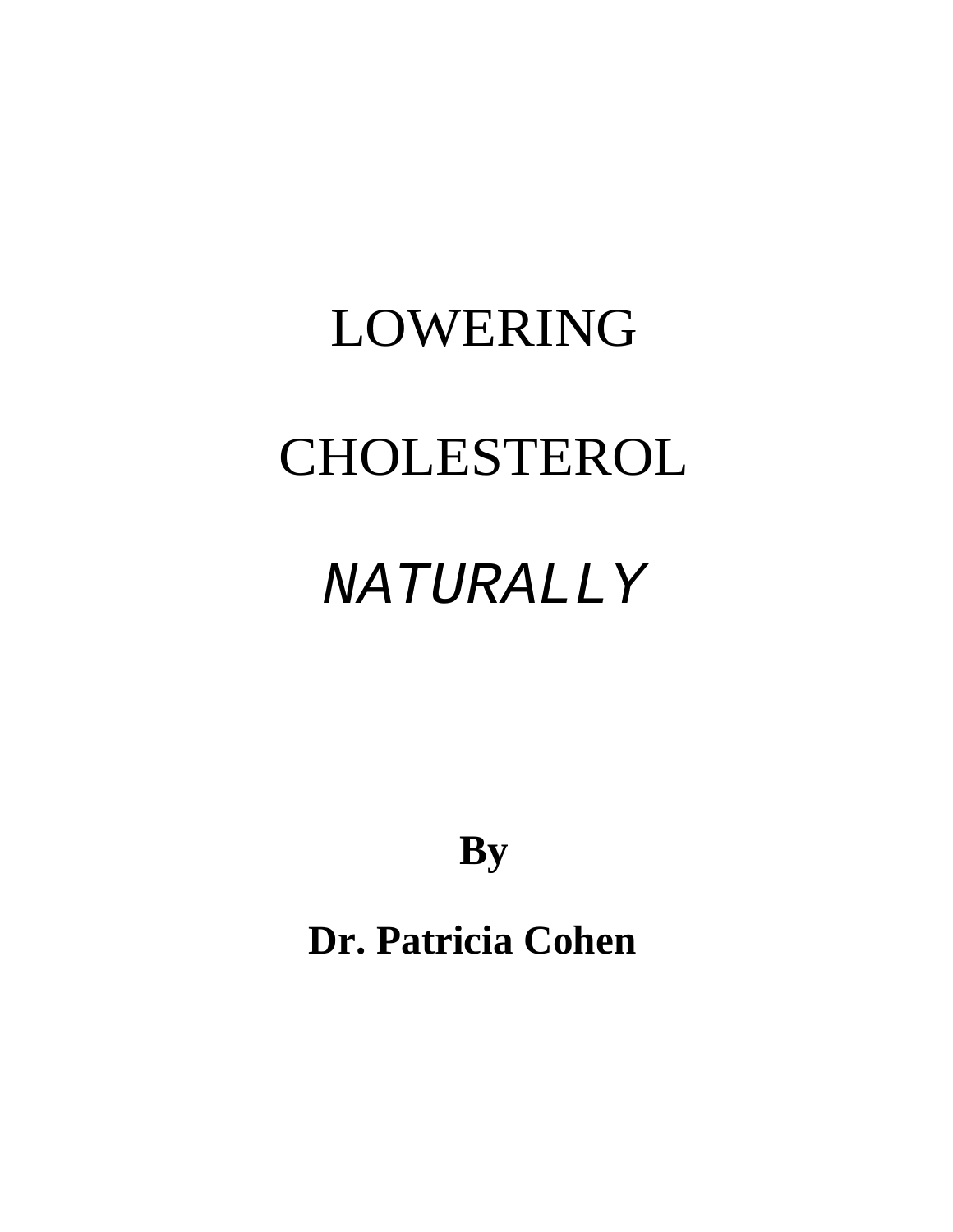## *WHAT IS CHOLESTEROL?*

- A waxy fatlike substance found throughout the body.
- Used to make: cell walls, "insulation" around nerves, hormones, supports digestion.
- Found predominantly in brain, blood and liver.

Usually referred to "total cholesterol" which is a combination of LDL and HDL.  $LDL = bad$  cholesterol (low density lipoproteins)  $HDL =$  good cholesterol (high density lipoproteins) removes  $LDL$ 

75% of our cholesterol is manufactured in our liver 25% of our cholesterol comes from our diet

Excessive build up of LDL in the bloodstream can lead to build up on the walls of your arteries ... this is the beginning of atherosclerosis or narrowing of the arteries.

An interesting note that is little known by most of the medical community at this time is: High cholesterol levels, in fact, are now not even mentioned as a risk factor for heart disease. *(Interheart Study* recently presented to the European Society of Cardiology conference in Munich).

This does not however mean that we should not be aware of other damaging effects that high cholesterol levels may be associated with.

Guidelines for total cholesterol - 200 mg./dl HDL higher than 65mg/dl have protective effect

#### *WHAT CAUSES HIGH CHOLESTEROL?*

| Key factors are: | Genetic predisposition                               |
|------------------|------------------------------------------------------|
|                  | Smoking                                              |
|                  | Lack of aerobic exercise                             |
|                  | Excess weight                                        |
|                  | Diet                                                 |
|                  | Existing metabolic disorders ( <i>i.e.</i> Diabetes) |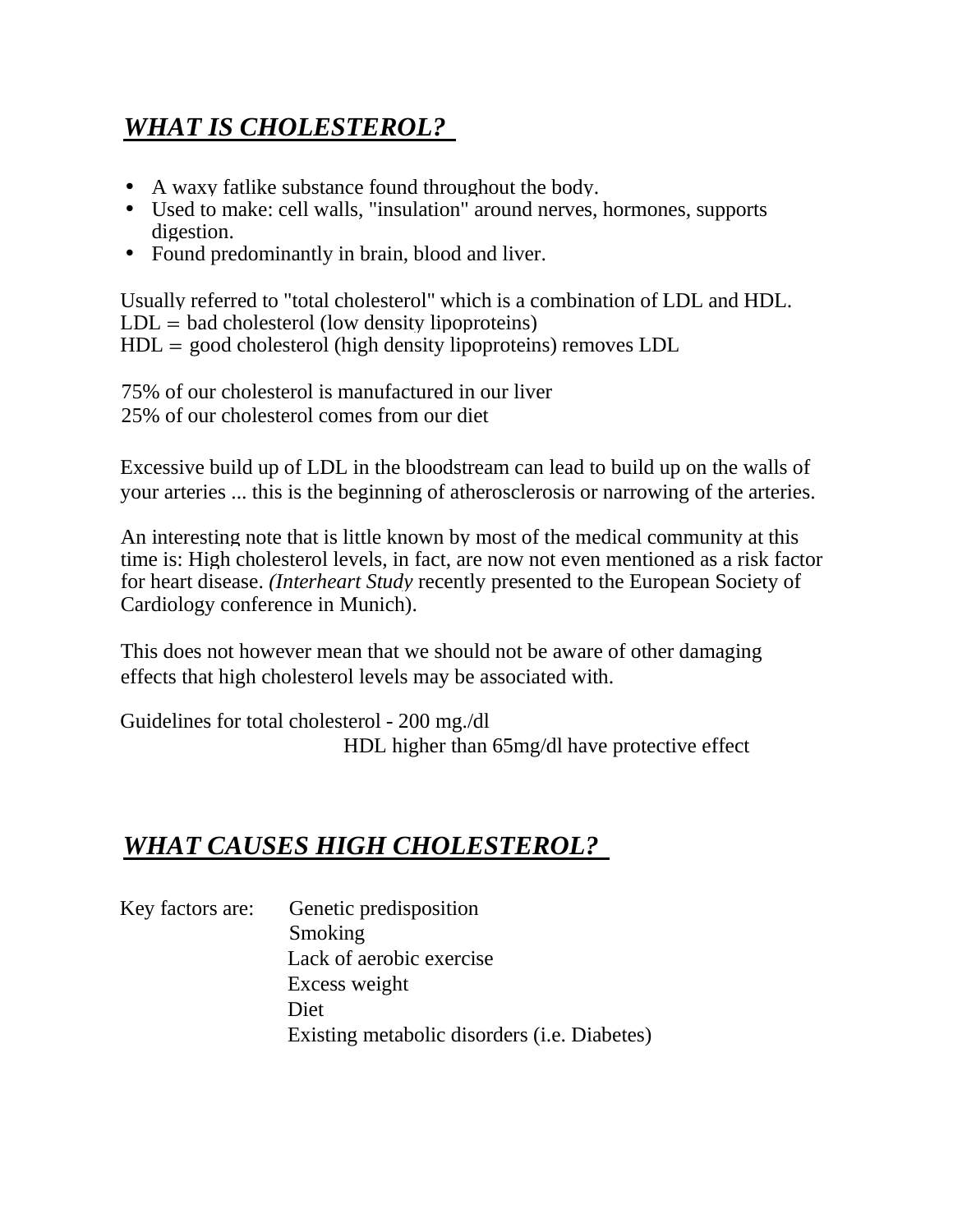### *SYMPTOMS*

High cholesterol does not exhibit any symptoms!

### *NATURAL SOLUTIONS*

#### *Lifestyle changes*

|             | Stop smoking - smoking actually increases total cholesterol and<br>reduces HDL levels. |
|-------------|----------------------------------------------------------------------------------------|
| Exercise    | - regular aerobic exercise (cycling, walking, etc)<br>raises HDL levels.               |
| Alcohol     | -the flavonoids in red wine help prevent blocked<br>arteries. Drink in moderation.     |
| Lose Weight | - people who are 20 overweight have increased<br>incidence of high cholesterol.        |

#### *Dietary changes*

|            | Increase fiber - increasing high fiber foods that you consume will         |  |
|------------|----------------------------------------------------------------------------|--|
|            | help lower your cholesterol by blocking the reabsorption                   |  |
|            | of cholesterol from your intestines.                                       |  |
|            | Steel cut oatmeal, fruits (peaches, strawberries), vegetables              |  |
|            | Reduce Fat - cut down your intake of saturated fat and dietary cholesterol |  |
|            | Dietary cholesterol comes from animal products only!                       |  |
|            | No more than 30 of your total caloric intake should be fat.                |  |
|            | Avoid hydrogenated oils, coconut, oil, palm oil, beef, dairy,              |  |
|            | and organ meats.                                                           |  |
| Substitute | - Eat cold water fish (tuna, wild salmon, cod) instead of beef.            |  |
|            | The omega 3 oils found in these fish lower cholesterol.                    |  |
|            | Reduce Carbs & Sugars - High triglyceride levels are associated with high  |  |
|            | Intake of sugars and carbs.                                                |  |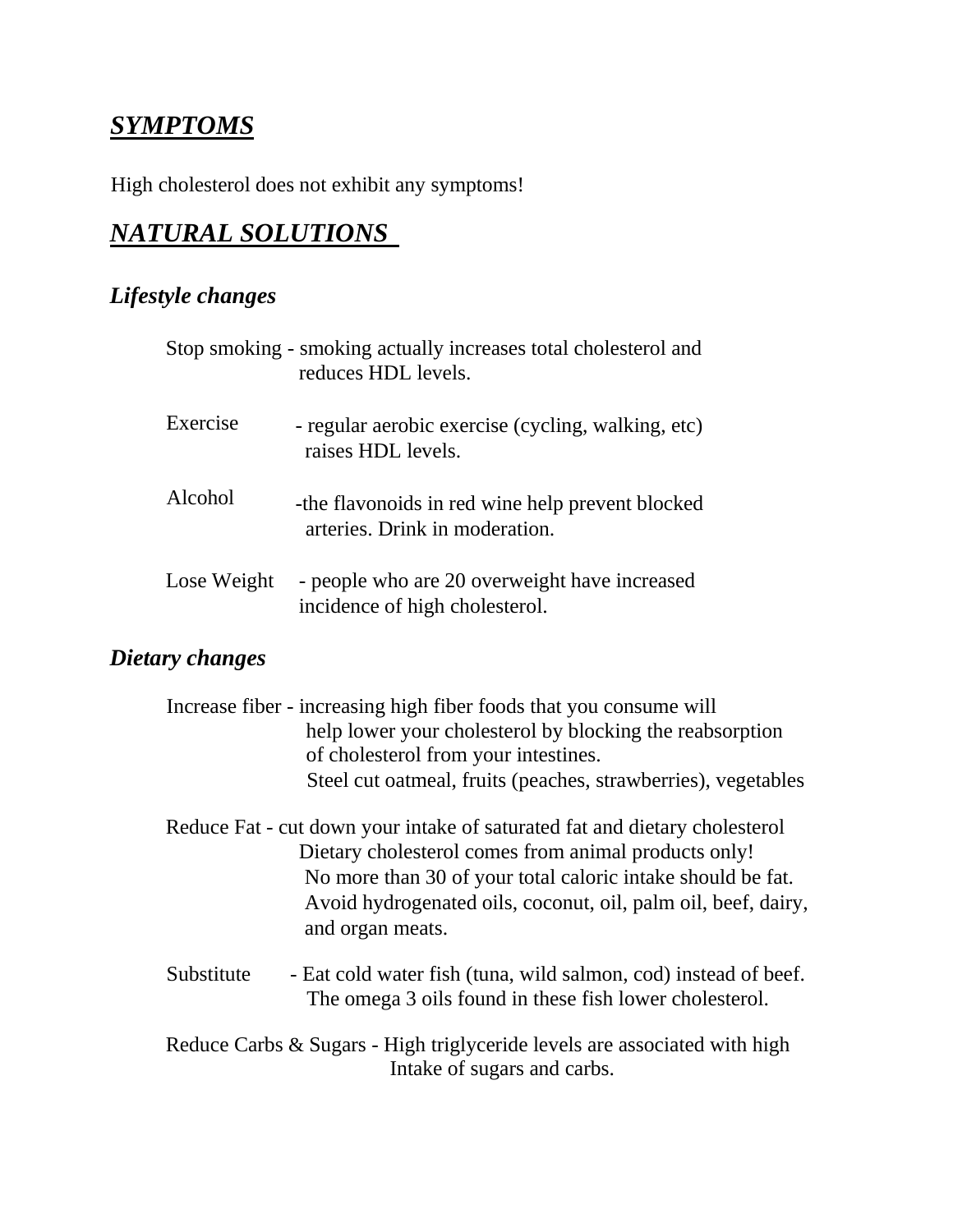#### *Supplements*

Keep in mind that supplements need to be accompanied by changes in lifestyle and diet to attain the best results.

Determining which of these supplements and the effective dosage is done on an individual basis.

- **Inositol hexaciacinate** One of the 3 forms ofVit B3 (niacin). Lowers LDL and triglycerides, raises HDLs.
- **Gugulipid -** widely used herb in India, prescribed to reduce cholesterol by its "breaking down" of the LDLs. Can be used with policosanol and niacin.
- **Policosanol-** derived from sugar cane. Lowers LDL and increases HDL levels. Also helps keep blood platelets from being "sticky".
- **Red Yeast Rice -** by product of fermentation of a certain species of rice. Works like a statin drug by blocking the formation of cholesterol in the liver. Highly effective and must be accompanied with CoQ10.
- **Pantethine -** a form of Vit. B5 that reduces the formation of cholesterol in the body.
- **Psyllium** water soluable fiber derived from the husks of psyllium seeds. This fiber binds to the cholesterol and bile acids in the intestine and removes them in the bowel movement. (Metamusial)
- **Plant Sterols and Stanols** prevent absorption of dietary cholesterol within the intestines. Benecol is a good replacement for butter.